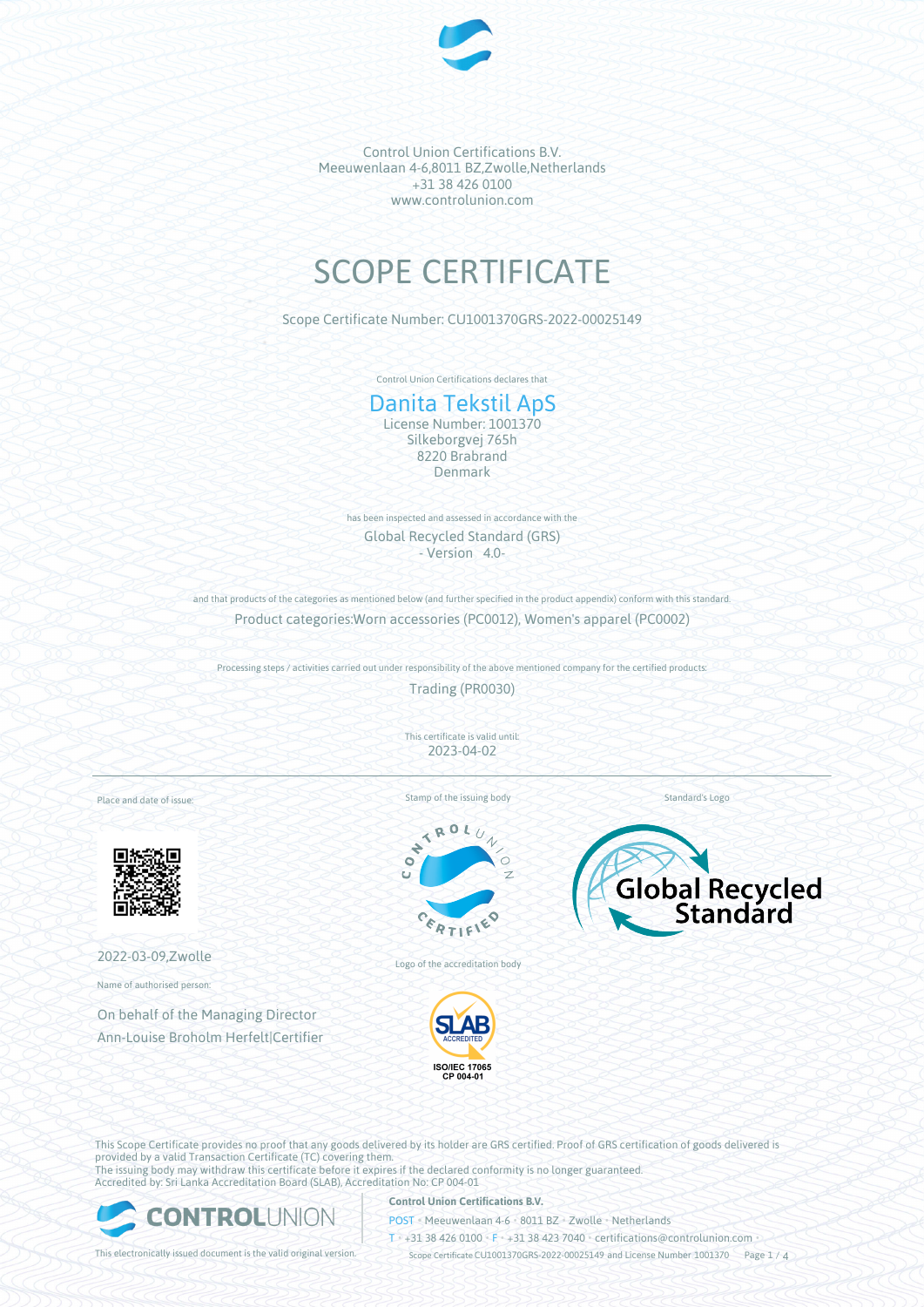

#### **Danita Tekstil ApS Global Recycled Standard (GRS)**

# **Products Appendix to Certificate no.CU1001370GRS-2022-00025149**

In specific the certificate covers the following products:

| <b>Product category</b>      | <b>Product details</b>                   | <b>Material composition</b>                                                                                                                                        | Label grade   |
|------------------------------|------------------------------------------|--------------------------------------------------------------------------------------------------------------------------------------------------------------------|---------------|
| Women's apparel<br>(PC0002)  | Brassieres, suspenders, garters (PD0012) | 35.0%Polyamide (Nylon) (RM0182)<br>3.0%Metallic Fibers (RM0254)<br>55.0%Recycled post-consumer Polyamide (Nylon)<br>(RM0311)<br>7.0%Elastane (Spandex) (RM0160)    | Post-Consumer |
| Women's apparel<br>(PC0002)  | Brassieres, suspenders, garters (PD0012) | 8.0%Elastane (Spandex) (RM0160)<br>1.0%Metallic Fibers (RM0254)<br>56.0%Recycled post-consumer Polyamide (Nylon)<br>(RM0311)<br>35.0%Polyamide (Nylon) (RM0182)    | Post-Consumer |
| Women's apparel<br>(PC0002)  | Socks, hosiery (PD0009)                  | 10.0%Elastane (Spandex) (RM0160)<br>90.0%Recycled pre-consumer Polyamide (Nylon)<br>(RM0310)                                                                       | Pre-Consumer  |
| Women's apparel<br>(PC0002)  | <b>Tops (PD0073)</b>                     | 39.0%Polyamide (Nylon) (RM0182)<br>55.0%Recycled post-consumer Polyamide (Nylon)<br>(RM0311)<br>6.0%Elastane (Spandex) (RM0160)                                    | Post-Consumer |
| Women's apparel<br>(PC0002)  | Undergarment, sleepwear, robes (PD0006)  | 8.0%Elastane (Spandex) (RM0160)<br>38.0%Polyamide (Nylon) (RM0182)<br>54.0%Recycled post-consumer Polyamide (Nylon)<br>(RM0311)                                    | Post-Consumer |
| Women's apparel<br>(PC0002)  | Undergarment, sleepwear, robes (PD0006)  | 36.0%Polyamide (Nylon) (RM0182)<br>56.0%Recycled post-consumer Polyamide (Nylon)<br>(RM0311)<br>8.0%Elastane (Spandex) (RM0160)                                    | Post-Consumer |
| Women's apparel<br>(PC0002)  | Undergarment, sleepwear, robes (PD0006)  | 37.0%Polyamide (Nylon) (RM0182)<br>56.0%Recycled post-consumer Polyamide (Nylon)<br>(RM0311)                                                                       | Post-Consumer |
| Women's apparel<br>(PC0002)  | Undergarment, sleepwear, robes (PD0006)  | 7.0%Elastane (Spandex) (RM0160)<br>9.0%Elastane (Spandex) (RM0160)<br>62.0%Recycled post-consumer Polyamide (Nylon)<br>(RM0311)<br>29.0%Polyamide (Nylon) (RM0182) | Post-Consumer |
| Worn accessories<br>(PC0012) | Socks, hosiery (PD0009)                  | 43.0%Recycled post-consumer Cotton (RM0107)<br>25.0%Polyester (RM0186)<br>29.0%Recycled post-consumer Polyester (RM0313)<br>3.0%Elastane (Spandex) (RM0160)        | Post-Consumer |
| Worn accessories<br>(PC0012) | Socks, hosiery (PD0009)                  | 29.0%Recycled post-consumer Polyester (RM0313)<br>3.0%Elastane (Spandex) (RM0160)<br>25.0%Polyester (RM0186)<br>43.0%Recycled post-consumer Cotton (RM0107)        | Post-Consumer |
| Worn accessories<br>(PC0012) | Socks, hosiery (PD0009)                  | 60.0%Recycled post-consumer Polyester (RM0313)<br>38.0%Polyester (RM0186)<br>2.0%Elastane (Spandex) (RM0160)                                                       | Post-Consumer |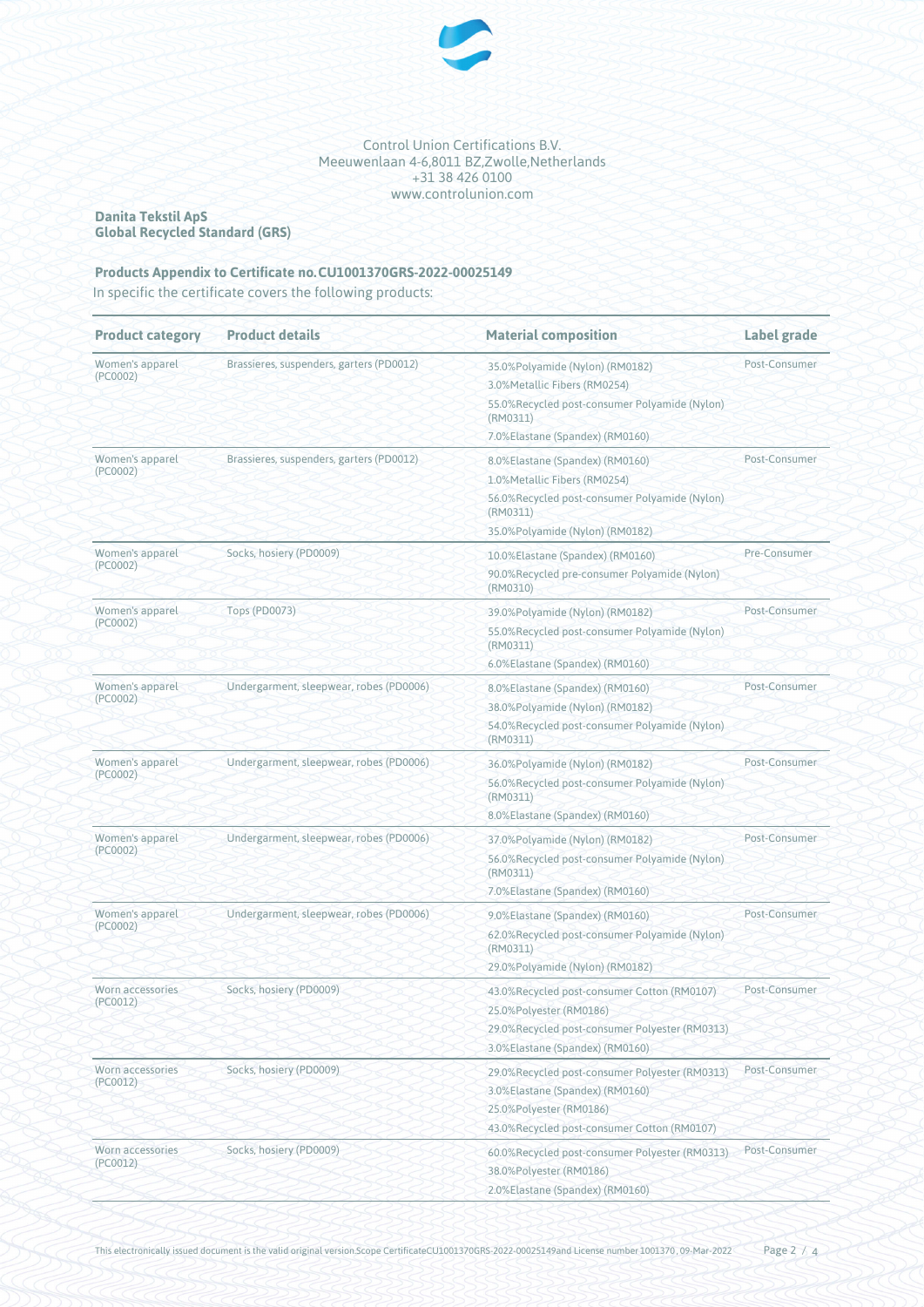

#### **Danita Tekstil ApS Global Recycled Standard (GRS)**

| <b>Product category</b>      | <b>Product details</b>  | <b>Material composition</b>                                                                                                                     | Label grade   |
|------------------------------|-------------------------|-------------------------------------------------------------------------------------------------------------------------------------------------|---------------|
| Worn accessories<br>(PC0012) | Socks, hosiery (PD0009) | 1.0%Polyamide (Nylon) (RM0182)<br>15.0%Polyester (RM0186)<br>64.0%Recycled post-consumer Polyester (RM0313)<br>20.0%Elastane (Spandex) (RM0160) | Post-Consumer |
| Worn accessories<br>(PC0012) | Socks, hosiery (PD0009) | 23.0%Polyester (RM0186)<br>7.0%Elastane (Spandex) (RM0160)<br>70.0%Recycled post-consumer Polyester (RM0313)                                    | Post-Consumer |
| Worn accessories<br>(PC0012) | Socks, hosiery (PD0009) | 6.0%Elastane (Spandex) (RM0160)<br>70.0%Recycled post-consumer Polyester (RM0313)<br>24.0%Polyester (RM0186)                                    | Post-Consumer |
| Worn accessories<br>(PC0012) | Socks, hosiery (PD0009) | 25.0%Polyester (RM0186)<br>5.0%Elastane (Spandex) (RM0160)<br>70.0%Recycled post-consumer Polyester (RM0313)                                    | Post-Consumer |
| Worn accessories<br>(PC0012) | Socks, hosiery (PD0009) | 3.0%Elastane (Spandex) (RM0160)<br>72.0%Recycled post-consumer Polyester (RM0313)<br>25.0%Polyester (RM0186)                                    | Post-Consumer |
| Worn accessories<br>(PC0012) | Socks, hosiery (PD0009) | 74.0%Recycled post-consumer Polyester (RM0313)<br>22.0%Polyester (RM0186)<br>4.0%Elastane (Spandex) (RM0160)                                    | Post-Consumer |
| Worn accessories<br>(PC0012) | Socks, hosiery (PD0009) | 23.0%Polyester (RM0186)<br>74.0%Recycled post-consumer Polyester (RM0313)<br>3.0%Elastane (Spandex) (RM0160)                                    | Post-Consumer |
| Worn accessories<br>(PC0012) | Socks, hosiery (PD0009) | 21.0%Polyester (RM0186)<br>4.0%Elastane (Spandex) (RM0160)<br>75.0%Recycled post-consumer Polyester (RM0313)                                    | Post-Consumer |

Products made with Organic fibers are also certified to the Organic Content Standard or Global Organic Textile Standard.

Place and date of issue:



# 2022-03-09,Zwolle

Name of authorised person:

On behalf of the Managing Director Ann-Louise Broholm Herfelt|Certifier Stamp of the issuing body



Standard's logo



Logo of the accreditation body